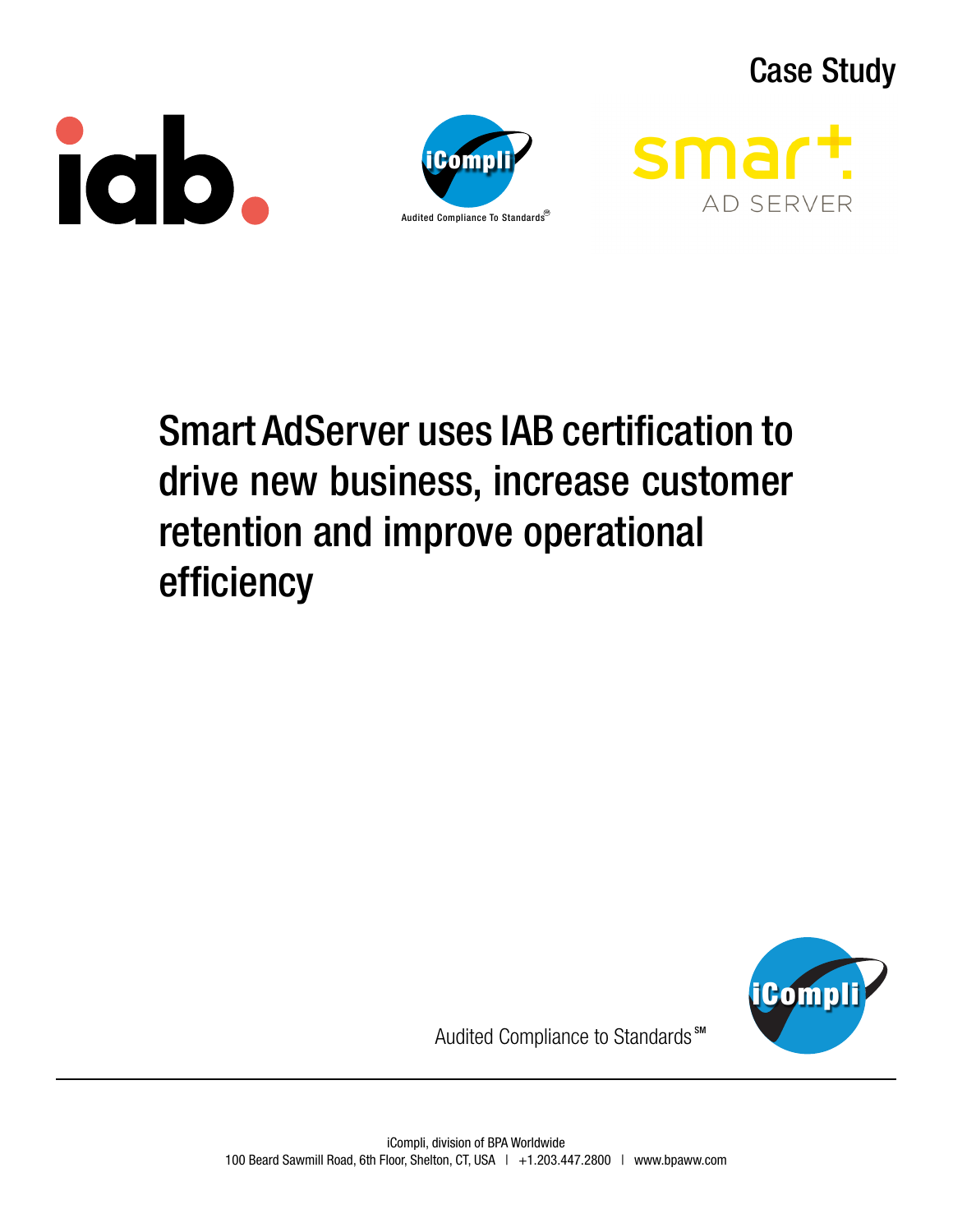# **Purpose**

This case study is based on the **IAB** (Interactive Advertising Bureau) System Certification audit performed by *Compli*. This study will analyze how the application of the IAB guidelines and principles, and the insights gained from the iCompli audit have allowed Smart AdSever to win new customers, increase customer retention and improve internal operational efficiency.

#### **About Smart AdServer**

Founded in 2001, Smart AdServer develops and markets premium ad serving solutions for media agencies and publishers to manage display campaigns for web, mobile and iPad/tablets.

Smart AdServer's innovative functionalities and optimal service quality has earned it over 300 customers on 1,600 sites across four continents. Smart AdServer serves tens of billions of ad impressions per month. For more information, please visit [www.smartadserver.com](http://smartadserver.com/).

#### **About the IAB**

The Interactive Advertising Bureau (IAB) is comprised of more than 500 leading media and technology companies that are responsible for selling 86% of online advertising in the United States. On behalf of its members, the IAB is dedicated to the growth of the interactive advertising marketplace, of interactive's share of total marketing spend, and of its members' share of total marketing spend. The IAB educates marketers, agencies, media companies and the wider business community about the value of interactive advertising. Working with its member companies, the IAB evaluates and recommends standards and practices and fields critical research on interactive advertising. Founded in 1996, the IAB is headquartered in New York City with a Public Policy office in Washington, D.C. For more information, please visit [www.iab.net.](http://www.iab.net)

# **About iCompli**

iCompli, a division of BPA Worldwide, is a global not-for-profit audit organization that specializes in providing independent, third-party assurance services for the media industry. iCompli is an IAB approved auditor and has been providing IAB advertising technology platform system certification audits since 1998. For more information, please visit [iCompli](http://www.bpaww.com/Bpaww_com/Pages/iCompli_Guidelines.aspx).

#### **IAB system certification drives new business and improves customer retention**

According to Nicolas de Robert, CTO at Smart AdServer, the IAB certification is a must-have in order to be recognized as a major player in the field of ad servers. "It helped us keep existing customers and win new ones," he explained. "It is also important to be referenced and visible on the IAB website. Thanks to BPA, we also became the first IAB-certified mobile ad server.

"We used this asset extensively in our communications and at face-to-face fairs and events," Nicolas de Robert continued. "The iCompli certification played a major role in the success of our mobile offer, which is still growing at a strong pace.*"*

#### **iCompli Audit improves efficiency and identifies performance gaps**

External benefits are not the only positive aspect of Smart AdServer's iCompli system certification, Nicolas de Robert explained. "The IAB certification helped us improve several aspects of our internal business like clarifying our counting methodologies and how they could be improved; making sure we are up to date with new standards and best-practices; and improving our internal documentation*."*